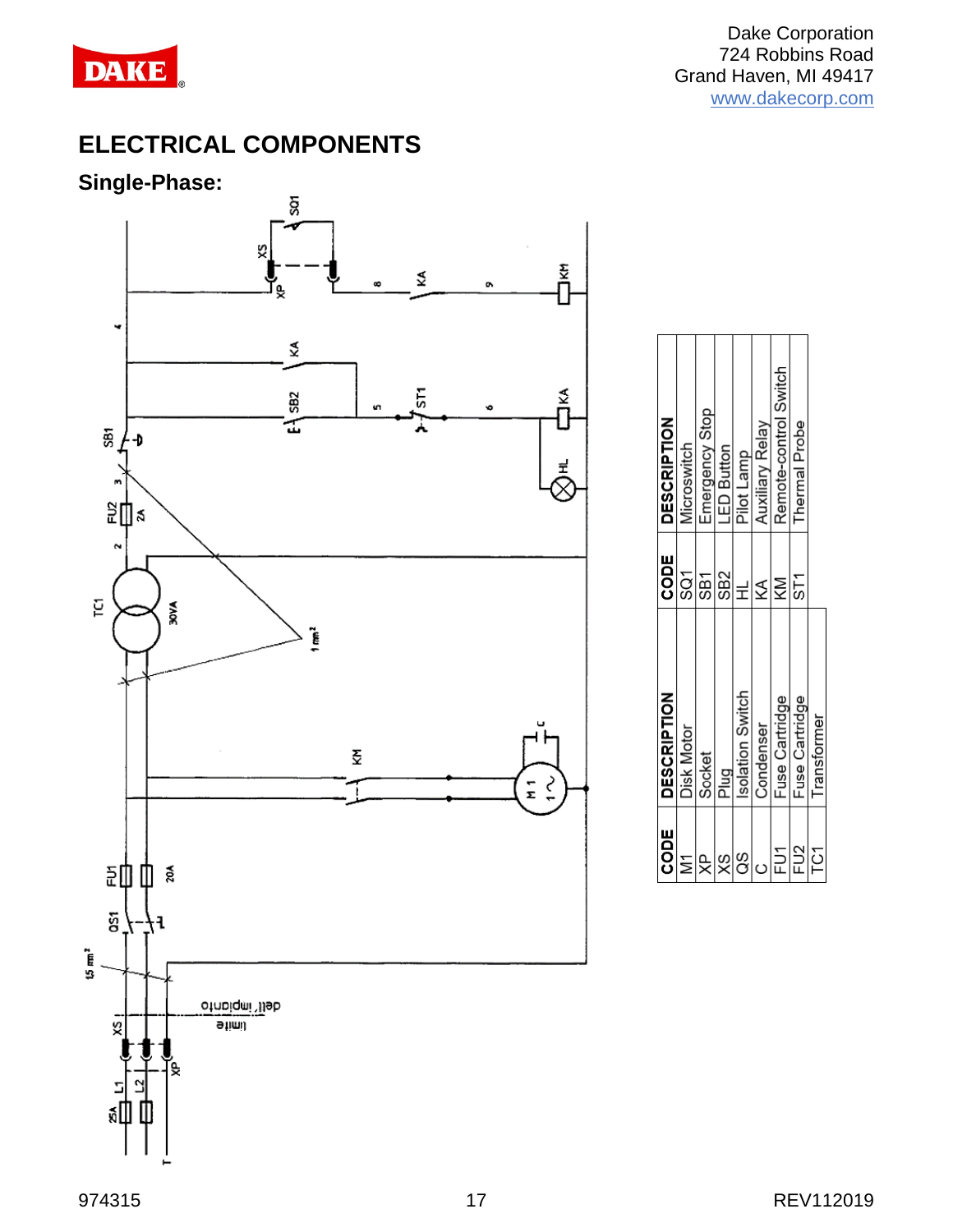

Dake Corporation 724 Robbins Road Grand Haven, MI 49417 [www.dakecorp.com](http://www.dakecorp.com/)

Remote-control Switch

**Thermal Probe** 

Pilot Lamp<br>Auxiliary Relay

Fuse Cartridge Fuse Cartridge Transformer

FU<sub>2</sub>

**FOT** 

 $\frac{1}{8}$ 

Emergency Stop<br>LED Button

Microswitch

**Disk Motor** 

Socket<br>Plug Switch

∣e  $\overline{\mathsf{M}}$ 

#### **Three-Phase:**

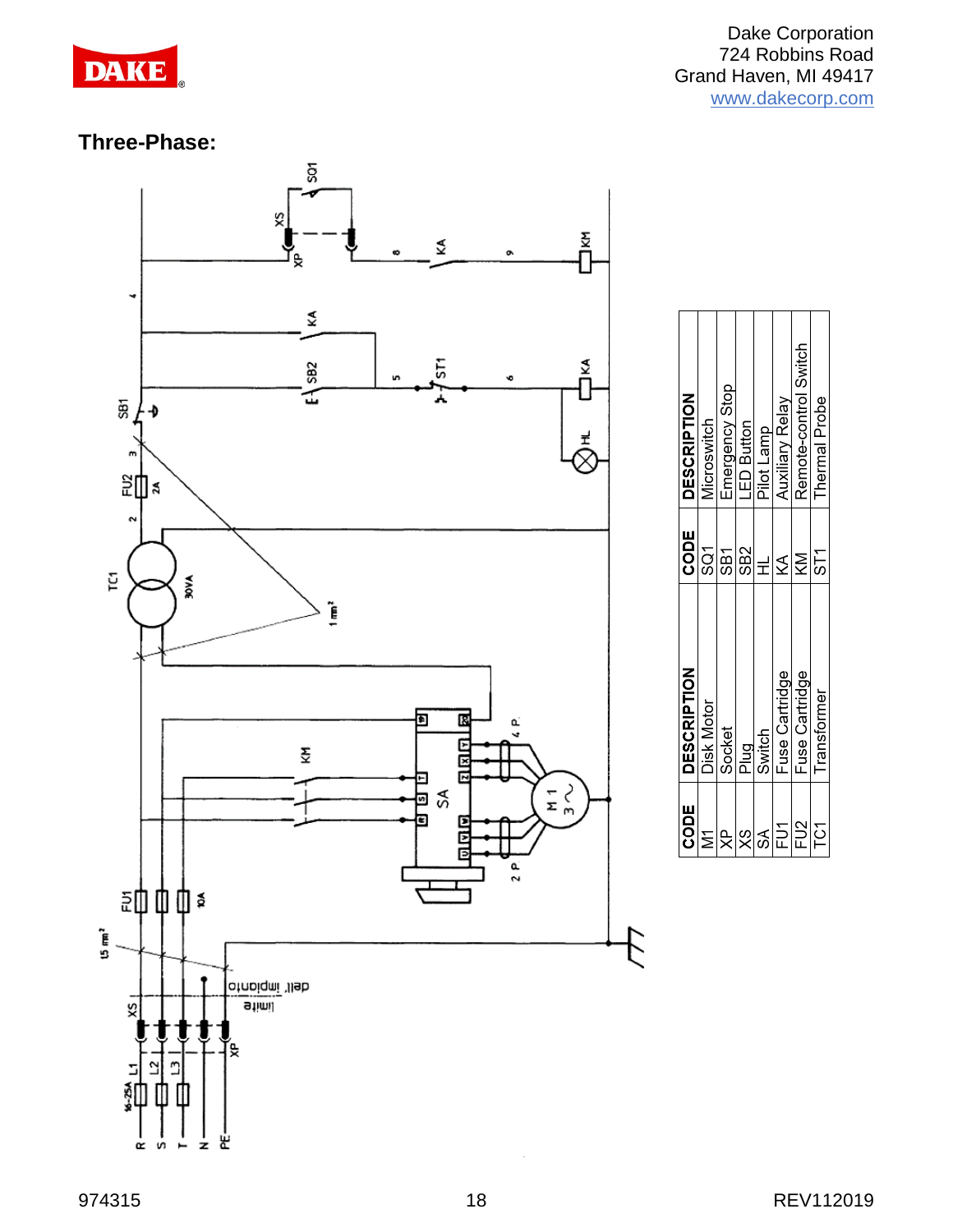



#### **KEY**

- **140** Auxiliary Relay
- **141** Remote-control Switch
- **142** Fuse Carrier
- **143** Transformer
- 
- 144 Socket Connector<br>145 Plug Connector **145** Plug Connector
- 
- 146 Speed Switch<br>147 Reset Button **147** Reset Button
- **148** Emergency Stop
- **149** Electric Components Box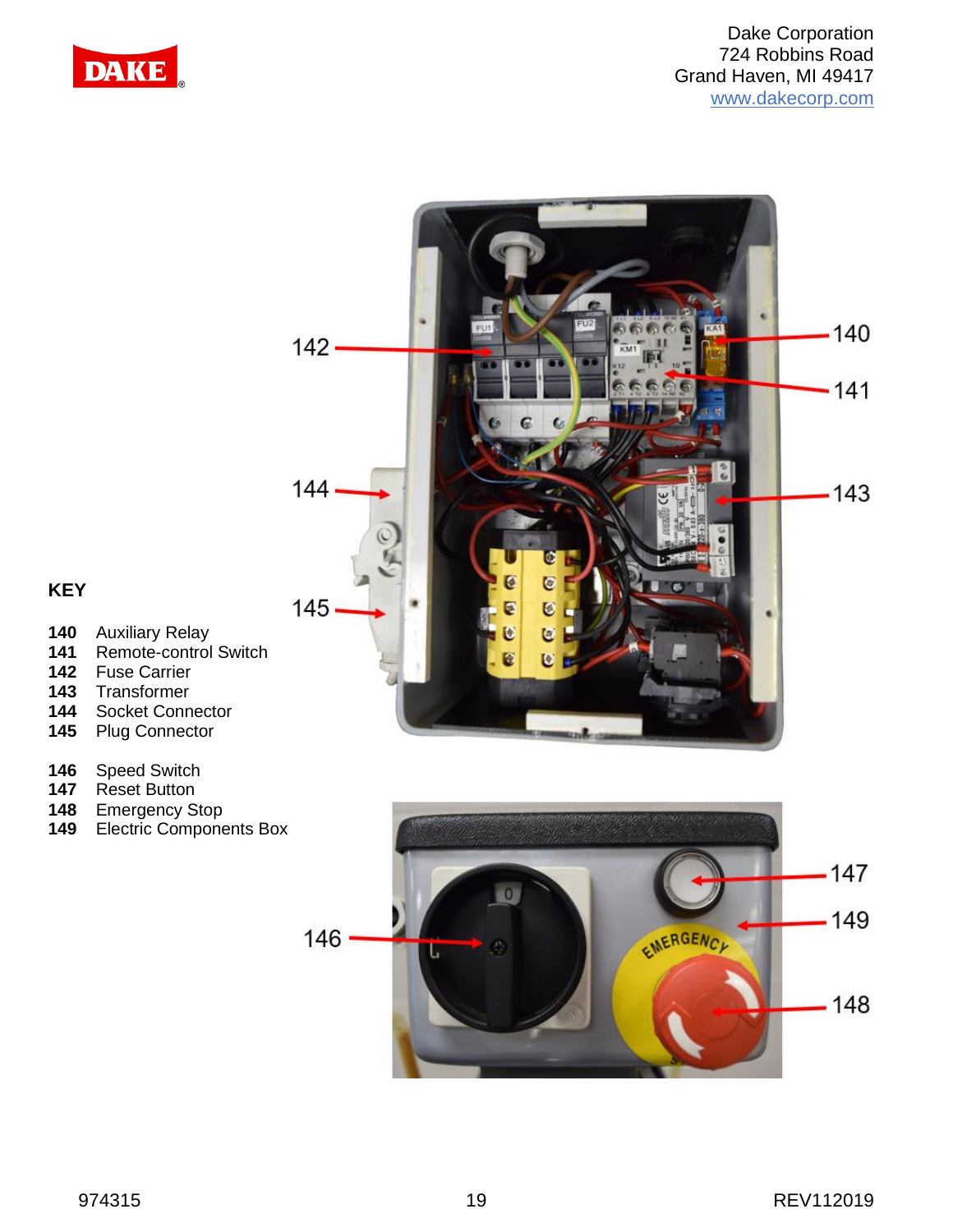

## **EXPLODED VIEW**

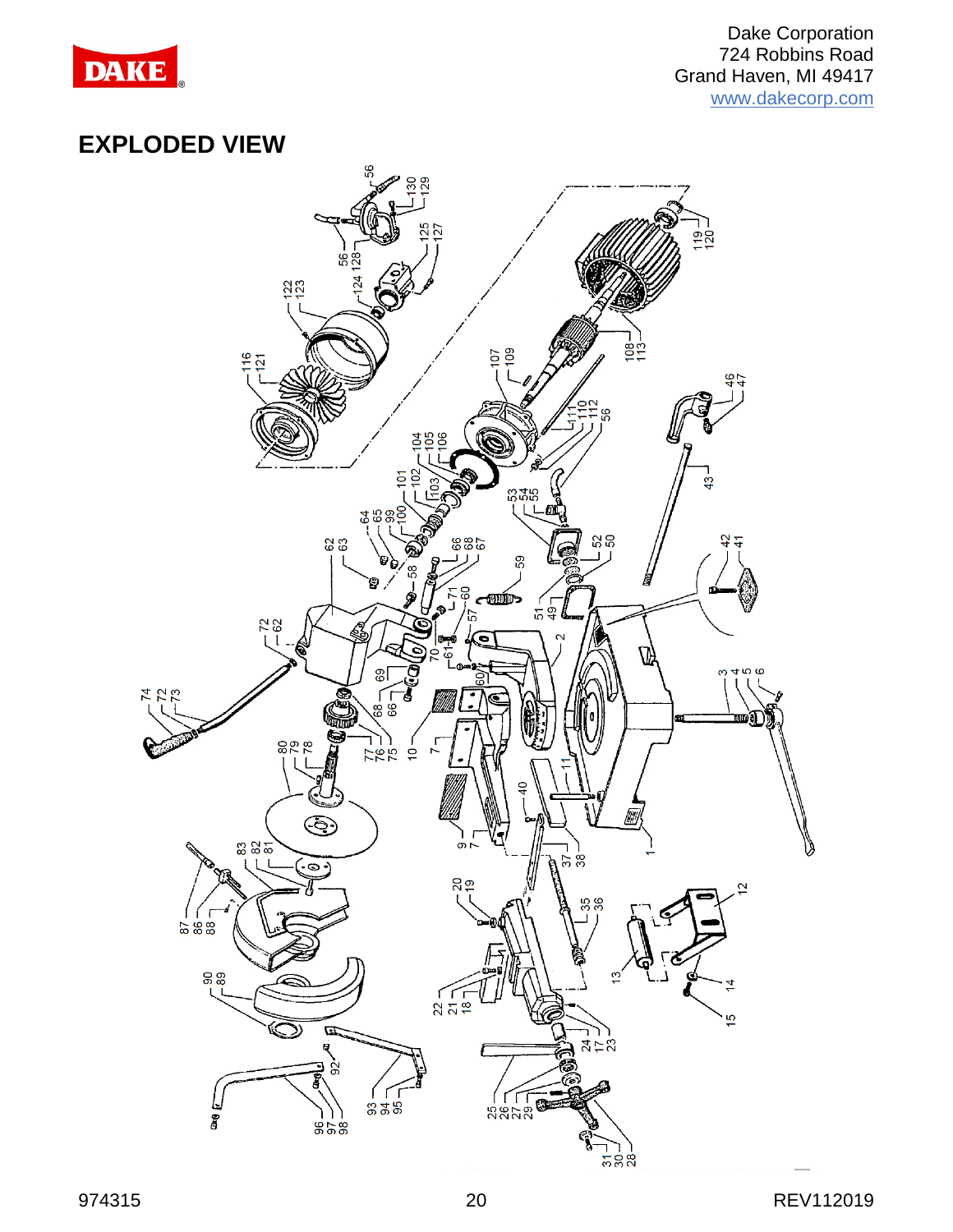

#### **PARTS LIST**

| <u>Item</u>      | <b>Part Name</b>                   | <b>Part No.</b> |
|------------------|------------------------------------|-----------------|
| 1                | <b>Machine Bed</b>                 | 303340          |
| $\overline{2}$   | <b>Revolving Arm</b>               | 020A0002        |
| 3                | Revolving Arm Pin                  | 302835          |
| $\overline{4}$   | <b>Revolving Arm Lock Bushing</b>  | AFB80012        |
| 5                | <b>Revolving Arm Locking Lever</b> | AGB80016        |
| $6\phantom{1}$   | Screw (M8-1.25 x 20mm)             | 80521           |
| $\overline{7}$   | Counter-Vise                       | 050B0008        |
| $\boldsymbol{9}$ | <b>Counter-Vise Short Jaw</b>      | 130B0019        |
| 10               | Counter-Vise Long Jaw              | 130B0018        |
| 11               | Counter-Vise Fixing Pin            | AFB80023        |
| 12               | <b>Material Support</b>            | 303343          |
| 13               | <b>Material Support</b>            | 303343          |
| 14               | Washer (M8 x 21mm O.D.)            | 82100000        |
| 15               | Screw (M10 x 30mm L)               | 81505           |
| 17               | Vise (cast iron)                   | 050B0009        |
| 18               | Vise Jaw                           | 130B0015        |
| 19               | Vise Jaw Washer                    | AFB8B037        |
| 20               | Screw (M12)                        | 81110133        |
| 21               | Vise Jaw Washer                    | AFB8B037        |
| 22               | Screw (M12)                        | 81110133        |
| 23               | Roll Pin, M8 5927                  | 81132081        |
| 24               | Lever Bushing                      | AFB80032        |
| 25               | <b>Quick Lock Vise Lever</b>       | AGB80031        |
| 26               | Bearing AX 3047 + CP 3047          | 84500001        |
| 27               | <b>Quick Lock Vise Washer</b>      | AFB80033        |
| 28               | Vise Handwheel (Ø18mm)             | 47100000        |
| 29               | Elastic Pin (Ø5mm)                 | 82504189        |
| 30               | Washer (M8 x 21mm O.D.)            | 82100000        |
| 31               | Screw (M8-1.25 x 20mm L)           | 80521           |
| 35               | <b>Quick Lock Vise Screw</b>       | D50B0100        |
| 36               | <b>Quick Lock Vise Spring</b>      | AFB80035        |
| 37               | <b>Burr-free Transverse Plate</b>  | 302962          |
| 38               | <b>Burr-free Plate</b>             | 302962          |
| 39               | Roll Pin, M8 5927                  | 81132081        |
| 41               | <b>Tank Cover Filter</b>           | AFB80044        |
| 42               | Screw (M6 x 12mm L, coarse)        | 80625           |
| 43               | <b>Bar Stop Rod</b>                | AFC10047        |
| 46               | <b>Bar Stop</b>                    | ANC10046        |
| 49               | <b>Tank Cover Gasket</b>           | ANB80042        |
| 50               | Ring SEEGER Ø42mm                  | 82610000        |
| 51               | Complete Assembly 51, 52, 53       | ANB80041        |
| 52               | Complete Assembly 51, 52, 53       | ANB80041        |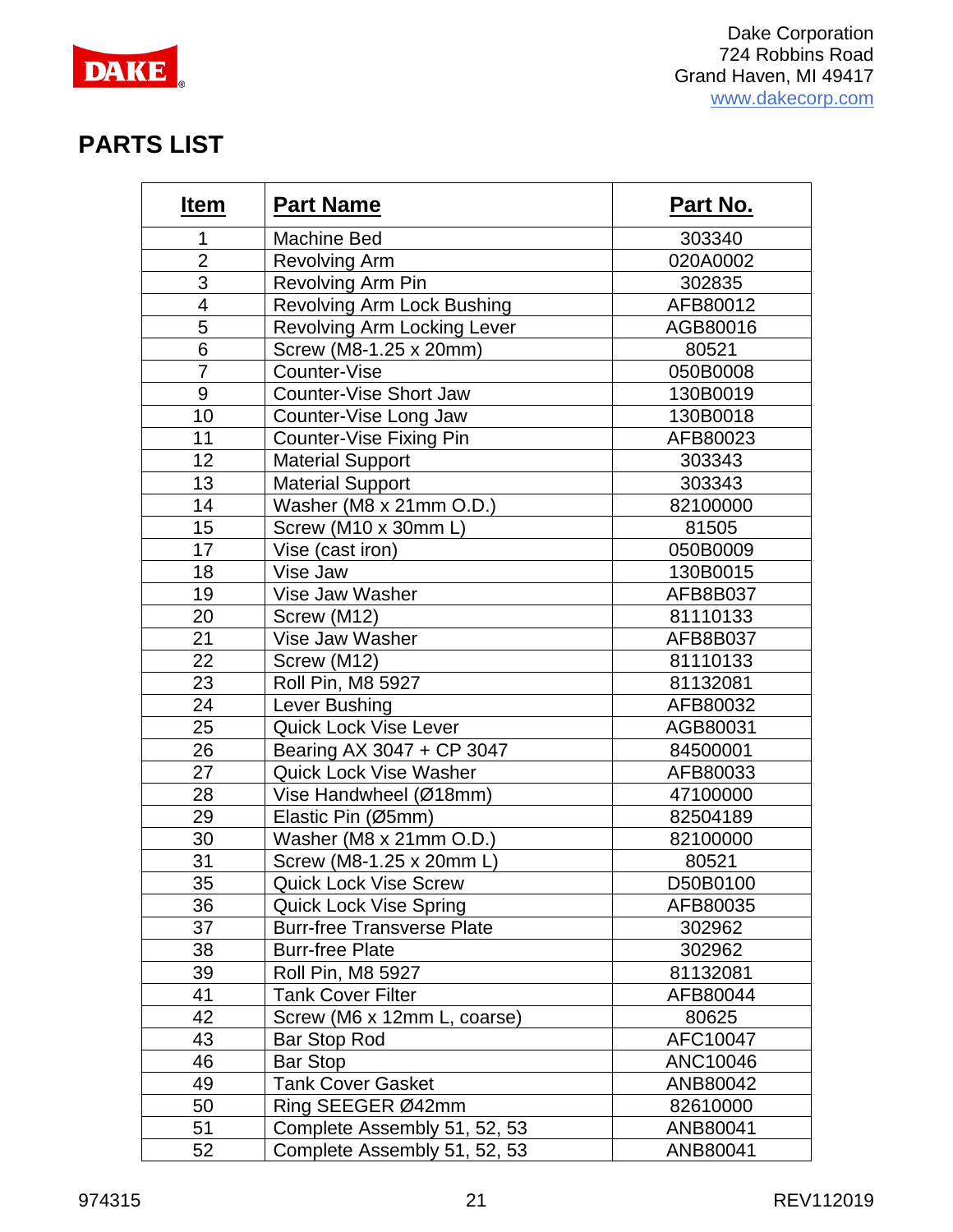

| <b>Item</b> | <b>Part Name</b>                   | <b>Part No.</b> |
|-------------|------------------------------------|-----------------|
| 53          | Complete Assembly 51, 52, 53       | ANB80041        |
| 54          | Washer (M8 x 21mm O.D.)            | 82100000        |
| 55          | <b>Flow Valve</b>                  | 88600000        |
| 56          | <b>Coolant Hose</b>                | 69102002        |
| 57          | Oiler (Ø8mm)                       | 82901005        |
| 58          | Spring Tie Rod                     | 303341          |
| 59          | <b>Head Return Spring</b>          | AFC10021        |
| 60          | Hex Nut (M12 x 1.75)               | 301134          |
| 61          | Screw (TCCE M12)                   | 81110133        |
| 62          | Head                               | 302858          |
| 63          | <b>Sight Glass</b>                 | 88302002A       |
| 64          | Oil Plug                           | 88302002        |
| 65          | Oil Plug                           | 88302002        |
| 66          | Screw (M8-1.25 x 20mm)             | 80521           |
| 67          | Hinge Pin                          | AFB80013        |
| 68          | Hinge Pin Washer                   | D80C0083        |
| 69          | Hinge Pin Bushing                  | AFB80014        |
| 70          | Roll Pin, M8 5927                  | 81132081        |
| 71          | Hex Nut (M8-1.25)                  | 81573           |
| 72          | Hex Nut (M16)                      | 81600016        |
| 73          | <b>Head Lever</b>                  | 120C0004        |
| 74          | Handgrip                           | 44600001        |
| 75          | Ring Nut (M25-1.5)                 | 81700025        |
| 76          | Worm Wheel                         | ABB81005        |
| 77          | Oil Seal (35x47x7mm)               | 302849          |
| 78          | <b>Blade Shaft</b>                 | 060C0009        |
| 79          | <b>Blade Shaft Flange Stakes</b>   | AFB8B007        |
| 81          | <b>Blade Flange</b>                | 300977          |
| 82          | Socket Cap Screw (M12-1.75 x 35mm) | S1110136        |
| 83          | <b>Fixed Blade Guard</b>           | 160C0020        |
| 86          | <b>Coolant Nozzle</b>              | AFB80055        |
| 87          | <b>Coolant Hose</b>                | 69102002        |
| 88          | Cap Screw (M6-1.0 x 20mm)          | 64179           |
| 89          | Mobile Blade Guard                 | AHB80051        |
| 90          | Ring SEEGER Ø60mm E                | 82600000        |
| 93          | <b>Tie-rod Support</b>             | AFB90087        |
| 94          | Washer (M8 x 21mm O.D.)            | 82100000        |
| 95          | Socket Cap Screw (M8-1.25 x 20mm)  | 80521           |
| 96          | <b>Tie-rod Mobile Guard</b>        | 302908          |
| 97          | Socket Cap Screw (M8-1.25 x 20mm)  | 80521           |
| 98          | Washer (M8 x 21mm O.D.)            | 82100000        |
| 99          | Bearing 6301                       | 84101027        |
| 100         | Ring Nut (M17-1.0)                 | 303053          |
| 101         | <b>Worm Screw</b>                  | AFA5B048        |
| 102         | <b>Worm Screw Spacer</b>           | 080C0004        |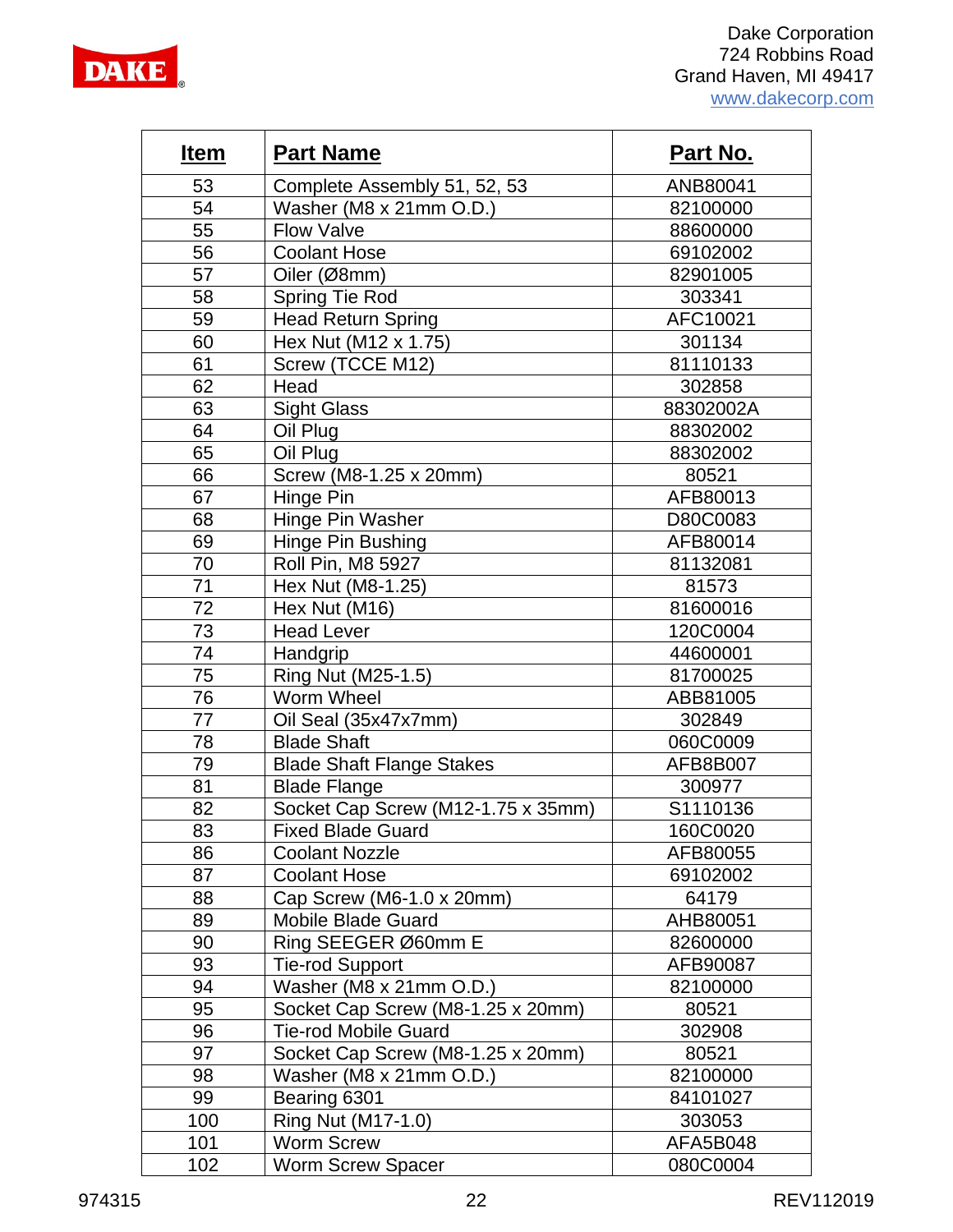

| <u>Item</u>    | <b>Part Name</b>                | Part No.        |
|----------------|---------------------------------|-----------------|
| 103            | Ring SEEGER Ø42mm I             | 82610000        |
| 104            | Bearing 3204                    | 302901          |
| 105            | Ring (DPSM 25x40x7mm)           | 86001049        |
| 106            | <b>Head Gasket</b>              | ANC10002        |
| 107            | <b>Mobile Front Flange</b>      | AGC20004        |
| 116            | <b>Rear Motor Flange</b>        | N/A             |
| 119            | Bearing 6205 2RS                | 80673           |
| 120            | Ring SEEGER Ø25mm E             | N/A             |
| 121            | Motor Fan                       | 74310007-B      |
| 122            | Cap Screw (M4)                  | 81701           |
| 123            | Fan Cover                       | AHC20006        |
| 124            | Bearing 609                     | 84101016        |
| 125            | <b>Pump Connection Box</b>      | AG190044        |
| 127            | Cap Screw (M6-1.0 x 20mm)       | 64179           |
| 128            | <b>Coolant Pump</b>             | 88141000        |
| 129            | Washer (M6)                     | 43631           |
| 130            | Cap Screw (M6 x 12mm L)         | 80625           |
|                | Motor 3 Phase CE                | 74320127        |
|                | Motor Single Phase CE           | 74320122-1      |
| 140            | <b>Auxiliary Relay</b>          | 72300000        |
| 141            | <b>Remote Control Switch</b>    | 301462          |
| 142            | <b>Fuse Holder</b>              | 73142005        |
| 143            | Transformer 30VA                | 73327011        |
| 144            | <b>Socket Connector</b>         | 73600005        |
| 145            | <b>Plug Connector</b>           | 73600052        |
| 146            | Switch, 2 speed CE              | 70221013        |
| 147            | <b>Reset Push Button</b>        | 716812          |
| 148            | <b>Emergency Push Button</b>    | 716538          |
| 149            | <b>Electrical Box</b>           | 230E0017        |
| $\blacksquare$ | <b>Pneumatic Vise Kit</b>       | <b>AAL3100L</b> |
|                | <b>Pneumatic Vise Cylinder</b>  | 200B0003        |
|                | <b>Pneumatic Vise Seals Kit</b> | 86045005        |
|                | Single Phase 1 Speed SW         | 70201011        |
|                | <b>Run Capacitor</b>            | 302020          |

*Please contact factory for current prices.*

## **ORDERING INFORMATION**

Parts are available for direct purchase from Dake or through a distributor. When placing a parts order, you will need to provide the part number, name of part, and model number. All parts shipped F.O.B. Factory in Grand Haven, MI.